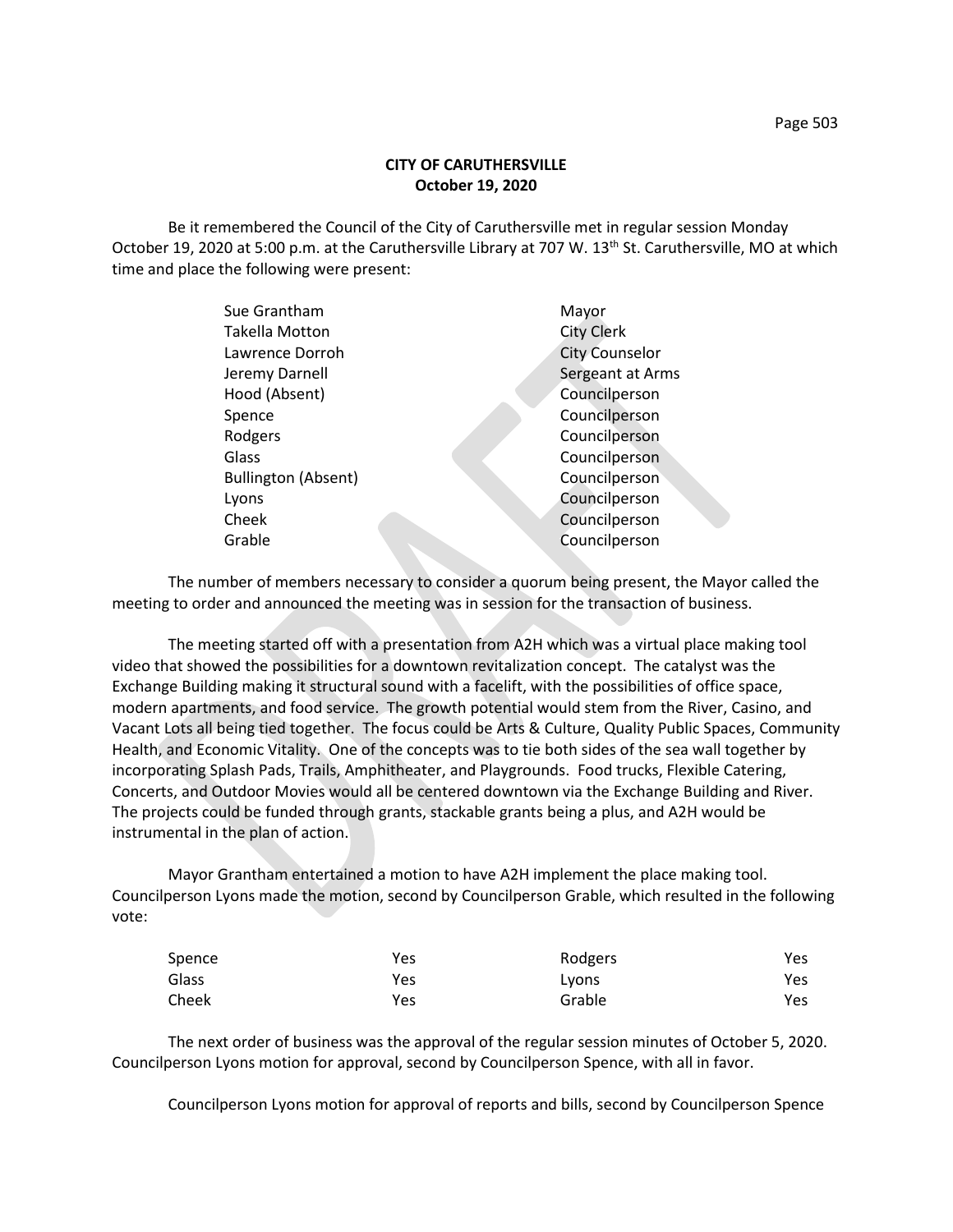## Page 504

## with all In favor.

Fire report; Fire calls from October 13, 2020 through October 19, 2020 are as follows: 10/13; A gas riser was struck by a lawn mower on Hickory, 10/13; Minor smoke caused by food on stove on Ferguson, 10/17; Vehicle fire on Jefferson, 10/17; Call concerning an electrical panel, on South Ward, 10/18; False alarm on East 18<sup>th</sup> St. There were two fire drills and two fire inspections conducted for the month. There have been 84 fire calls to date compared to 117 last year.

Police report; Jeremy Darnell reported that searching for applicants to fill positions has been difficult, and the abundance in over time is due to shifts having to be covered by the limited amount of officers.

Public Works; Paul Shaw reported that the FEMA projects were continued to be worked on; the big hole on Zaida has been filled in, Grand is complete, and the Taven lift station is waiting to be powered up. The panel on Women's Club Road has been repaired and DNR conducted tests at the Waste Water Plant. The levels for the ammonia will be taken care of once the rotors come in.

Code Enforcement; Barry Gilmore reported that the transition with the trash cans were done, and the disputes with the contracts for the businesses were being worked out. The mowing is just about done, and he's ordered numerous title searches. The burn out on West  $11<sup>th</sup>$  St. will be torn down soon, and the searches being done on the derelict properties will hopefully prove to be productive. Mr. Gilmore made mention that Teddy Cheek along with the Lions Club would be cleaning up the over pass again Saturday, October 24, 2020 at 8:00 a. m. Volunteers are welcomed to aid in the process.

Library report; Teresa Tidwell reported that they would be applying for a tech grant for computers going towards server upgrades and computers for the staff. It's a first come first serve basis grant amounting to \$18,000.

Paul Shaw wanted to thank the police for recovering items stolen from the contractors working on the FEMA projects.

City Collector; Paige Gillock reported that residents would be able to pay their taxes on the City's website, and statements will be going out soon. Barry Gilmore stated that he and Ms. Gillock had developed a checklist for new businesses before they open to the public. The collections for October 1, 2020 through October 19, 2020 are as follows: Personal Property \$400.69, Miscellaneous/Yard Sales \$65.00, Business License \$175.00 and Tourism \$1,015.16.

New Business; Don Jeffries Chairman of the Water Tower Committee reported positioning to apply for a grant through the Jeffris Family Foundation by way of the Community Foundation of the Ozarks. Don Jeffris interests are in restorations to historical sites in providing tourist attractions. The Water Tower, Angel House, Veterans Park, City Hall, and the Post Office could be inclusive with tourism leading to the downtown area. Tom Jeffries was introduced to Becky Millinger; she has gone through the grant process for the Silversmith's Home in Ste. Genevieve, MO. The grant that her church applied for was for the restoration of the house built by a silversmith which is now part of the historical landscape in Ste. Genevieve. Ms. Millinger stated the history of the house, raising funds, and the food pantry was instrumental in receiving the grant.